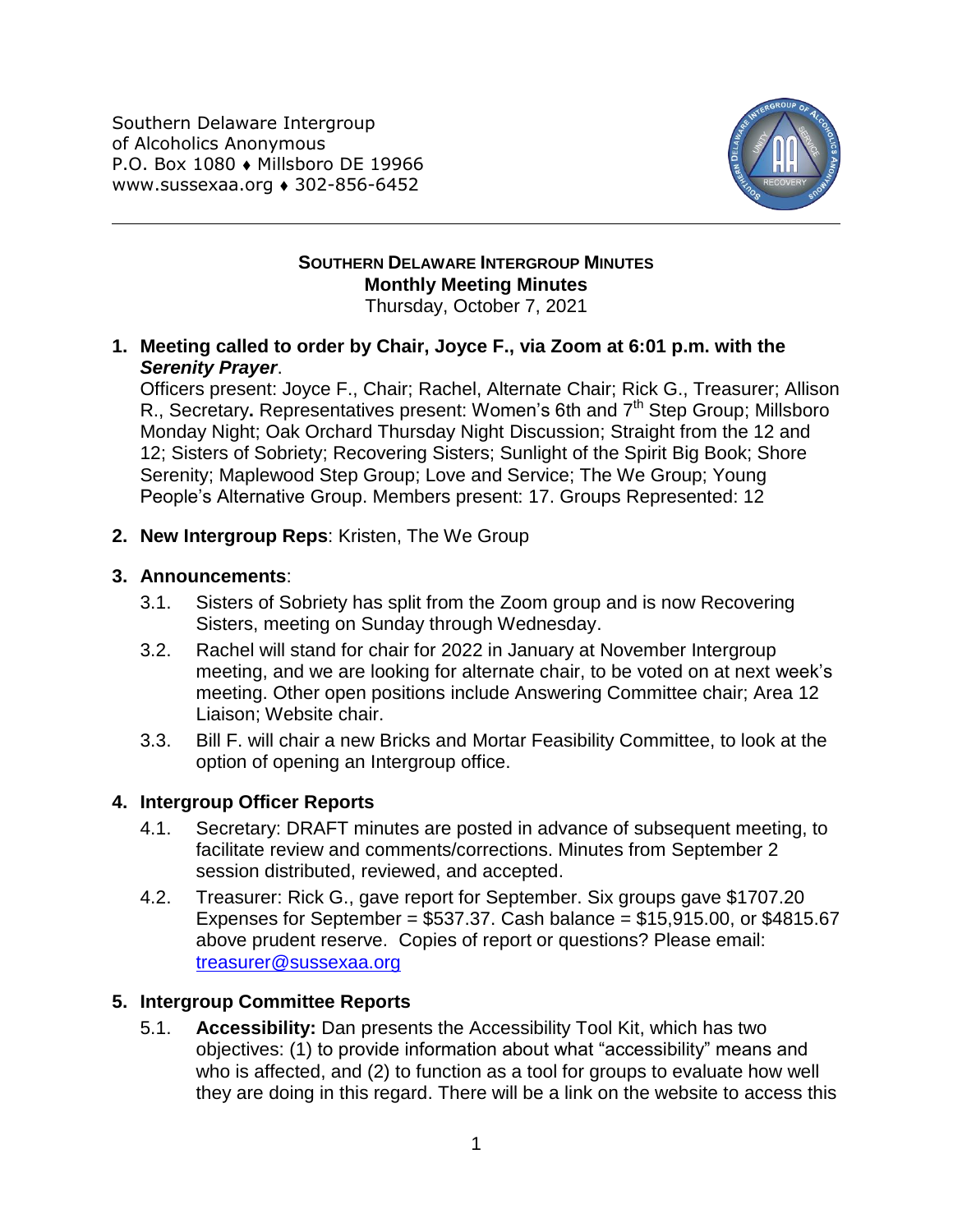toolkit. The committee welcomes new committee members. Copies of the tool kit, volunteers to the committee, or questions? accessibiliity@sussexaa.org

- 5.2. **Answering Service:** September was slow, with only 61 calls and 143 answered minutes, for a total cost of \$143.
- 5.3. **Archives:** Chip is the new chair. Archives are being moved to new climatecontrolled storage facility in Millsboro next week.
- 5.4. **BTG/Treatment**: Overall slow month for requests for BTG. Dropped off flyers at Banyan. Offered Zoom presentation for new caseworkers. For more information and volunteer forms, contact [btg@sussexaa.org.](mailto:btg@sussexaa.org)
- 5.5. **Corrections**: Andrew is new chair and will be undergoing background check so he can take meetings into prison facilities.
- 5.6. **Crest**: Closed, no action.
- 5.7. **CPC: Rachel gives report for** Paul, who will be presenting to new Sussex County Public Defenders. Banyan partnership is going well. Sisters of Sobriety will take meetings in October. November and December are booked also, but 2022 calendar is open. Volunteers or questions? Email [cpc@sussexaa.org](mailto:cpc@sussexaa.org) or call Paul at 302-339-5379
- 5.8. **Liaison Area 12**: Still no Liaison. Meantime, check DelawareAA.org for information. Events are listed there.
- 5.9. **Literature**: Stacey will drop off current stock at new storage facility and replenish stock. For literature needs, contact [literature@sussexaa.org.](mailto:literature@sussexaa.org.)
- 5.10. **PI**: New chair, Dan, will be replenishing literature and setting up new display spots. For supply or magnets, contact PI chair at [pi@sussexaa.org.](mailto:pi@sussexaa.org)
- 5.11. **Special Events**: Eamon not present. Joyce reports Bash at the Beach was an enormous success, with roughly 400 attendees. We will get full report from Eamon next month, and he will address the Gratitude Breakfast.
- 5.12. **Website/Tech Committee**: Viv reports for chair, Susie. Number of unique visitors down for September. Most viewed page was meetings page; more than 125 downloads for the list in .pdf format. There are 128 active meetings now, ninety-four in person and 35 online. Representatives are asked to check the meeting list and provide updates with any changes to [support@sussexaa.org.](mailto:support@sussexaa.org)
- **6. Old Business**: Discussed committees and revisited open committee chair positions, including CPC and Website Committees.
- **7. New Business**: Rachel, co-chair, and Viv attended 36th Annual Central Office Seminar, September 29 - October 2, 2021. Rachel reviewed highlights from the workshops, including use of virtual payments to make contributions easier, recommendations on prudent reserve, and best use of surplus funds, including ways to give back to home groups such as discounts on literature.
- **8. Close**: Meeting Adjourned at 6:50 p.m. with recital of *Responsibility Declaration.*